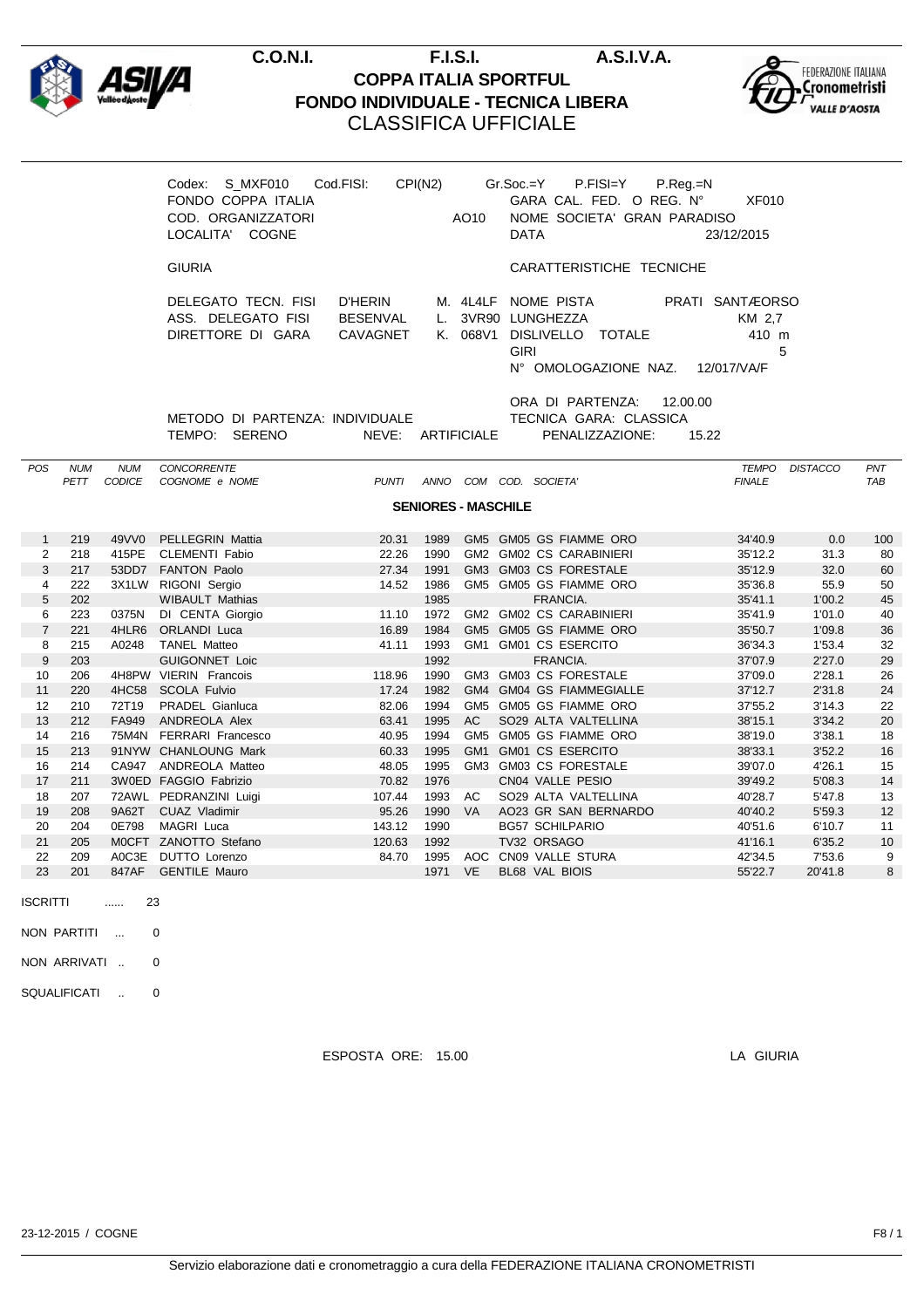



|                             |              |                           | FONDO COPPA ITALIA<br>COD. ORGANIZZATORI<br>LOCALITA' COGNE    |                                 |      | AO10 | Codex: S_FXF010 Cod.FISI: CPI(N2) Gr.Soc.=Y P.FISI=Y P.Reg.=N<br>GARA CAL. FED. O REG. Nº XF010<br>NOME SOCIETA' GRAN PARADISO<br>DATA     | 23/12/2015           |                |            |  |
|-----------------------------|--------------|---------------------------|----------------------------------------------------------------|---------------------------------|------|------|--------------------------------------------------------------------------------------------------------------------------------------------|----------------------|----------------|------------|--|
|                             |              |                           | <b>GIURIA</b>                                                  |                                 |      |      | CARATTERISTICHE TECNICHE                                                                                                                   |                      |                |            |  |
|                             |              |                           | DELEGATO TECN. FISI<br>ASS. DELEGATO FISI<br>DIRETTORE DI GARA | D'HERIN<br>BESENVAL<br>CAVAGNET |      |      | M. 4L4LF NOME PISTA PRATI SANTÆORSO<br>L. 3VR90 LUNGHEZZA<br>K. 068V1 DISLIVELLO TOTALE<br><b>GIRI</b><br>N° OMOLOGAZIONE NAZ. 12/017/VA/F | KM 2.7<br>328 m<br>4 |                |            |  |
|                             |              |                           | METODO DI PARTENZA: INDIVIDUALE                                |                                 |      |      | ORA DI PARTENZA: 12.12.00<br>TECNICA GARA: CLASSICA                                                                                        |                      |                |            |  |
| POS                         | <b>NUM</b>   | <b>NUM</b><br>PETT CODICE | CONCORRENTE<br>COGNOME e NOME                                  |                                 |      |      | PUNTI ANNO COM COD. SOCIETA'                                                                                                               | <b>FINALE</b>        | TEMPO DISTACCO | PNT<br>TAB |  |
| <b>SENIORES - FEMMINILE</b> |              |                           |                                                                |                                 |      |      |                                                                                                                                            |                      |                |            |  |
| 1                           | 233          |                           | 1F1M2 PELLEGRINI Sara                                          |                                 |      |      | 29.35 1986 GM5 GM05 GS FIAMME ORO                                                                                                          | 32'43.8              | 0.0            | 100        |  |
| $\overline{2}$              | 224          |                           | DABUDYK Aurelie                                                |                                 | 1988 |      | FRANCIA.                                                                                                                                   | 33'13.7              | 29.9           | 80         |  |
| 3                           | 232          |                           | 101CV BROCARD Elisa                                            | 45.64                           | 1984 |      | GM1 GM01 CS ESERCITO                                                                                                                       | 33'26.3              | 42.5           | 60         |  |
| $\overline{4}$              | 230          | 63Y14                     | RONCARI Debora                                                 | 73.38                           | 1992 |      | GM2 GM02 CS CARABINIERI                                                                                                                    | 34'30.4              | 1'46.6         | 50         |  |
| 5                           | 231          |                           | 75M4L VIGNAROLI Martina                                        | 61.97                           |      |      | 1994 GM1 GM01 CS ESERCITO                                                                                                                  | 34'57.6              | 2'13.8         | 45         |  |
| 6                           | 228          |                           | 91RTF ANTONIOL Erica                                           | 92.41                           | 1995 |      | GM5 GM05 GS FIAMME ORO                                                                                                                     | 35'11.8              | 2'28.0         | 40         |  |
| $\overline{7}$              | 225          |                           | 038YH BENZONI Laura                                            | 117.00                          |      |      | 1972 AC BG55 13 CLUSONE                                                                                                                    | 36'43.9              | 4'00.1         | 36         |  |
| 8                           | 227          |                           | C064H WALDER Rebecca                                           | 107.48                          | 1995 |      | GM3 GM03 CS FORESTALE                                                                                                                      | 36'52.4              | 4'08.6         | 32         |  |
| 9 <sup>1</sup>              | 229          |                           | EA3Y2 COMPAGNONI Jael                                          | 74.10                           |      |      | 1995 AC SO29 ALTA VALTELLINA                                                                                                               | 37'20.3              | 4'36.5         | 29         |  |
| ISCRITTI<br>10<br>$\cdots$  |              |                           |                                                                |                                 |      |      |                                                                                                                                            |                      |                |            |  |
|                             | NON PARTITI  |                           | $\Omega$                                                       |                                 |      |      |                                                                                                                                            |                      |                |            |  |
|                             | NON ARRIVATI |                           | $\mathbf{1}$                                                   |                                 |      |      |                                                                                                                                            |                      |                |            |  |
|                             |              |                           | 226 91CN6 DI GALLO Martina                                     | 109.97  1994                    |      |      | TN46 CUS TRENTO                                                                                                                            |                      |                |            |  |
|                             | SQUALIFICATI |                           | 0                                                              |                                 |      |      |                                                                                                                                            |                      |                |            |  |

ESPOSTA ORE: 15.00 LA GIURIA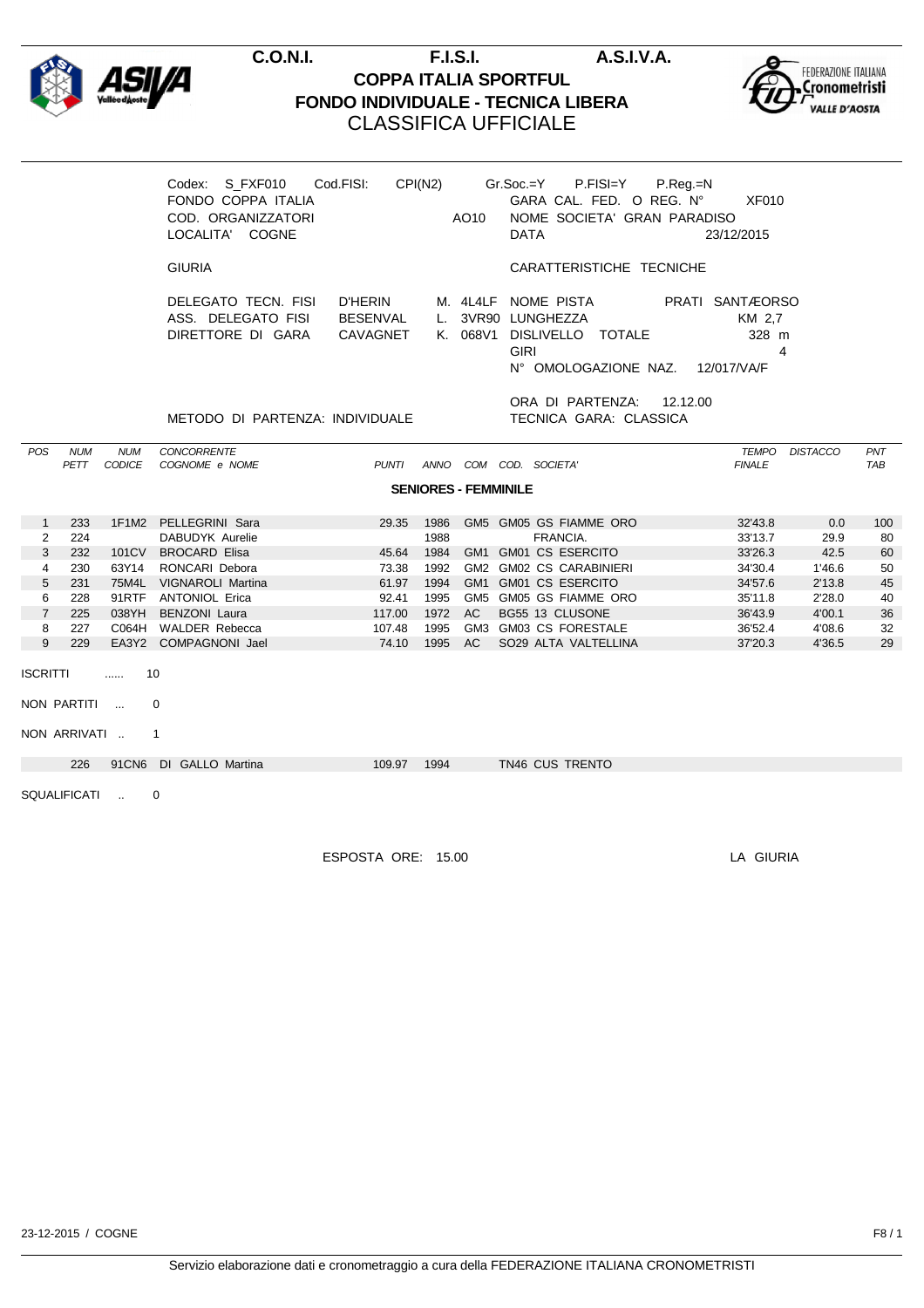



|                             |                     |                             | UNFXF010<br>Codex:<br>FONDO COPPA ITALIA<br>COD. ORGANIZZATORI<br>LOCALITA' COGNE | Cod.FISI:                       | CPI(N2) | AO10 | Gr.Soc.=Y P.FISI=Y P.Reg.=N<br>GARA CAL. FED. O REG. Nº XF010<br>NOME SOCIETA' GRAN PARADISO<br><b>DATA</b><br>23/12/2015                                             |                   |  |  |
|-----------------------------|---------------------|-----------------------------|-----------------------------------------------------------------------------------|---------------------------------|---------|------|-----------------------------------------------------------------------------------------------------------------------------------------------------------------------|-------------------|--|--|
|                             |                     |                             | <b>GIURIA</b>                                                                     |                                 |         |      | CARATTERISTICHE TECNICHE                                                                                                                                              |                   |  |  |
|                             |                     |                             | DELEGATO TECN. FISI<br>ASS. DELEGATO FISI<br>DIRETTORE DI GARA                    | D'HERIN<br>BESENVAL<br>CAVAGNET |         |      | M. 4L4LF NOME PISTA<br>PRATI SANTÆORSO<br>L. 3VR90 LUNGHEZZA<br>KM 2.7<br>K. 068V1 DISLIVELLO TOTALE<br>328 m<br><b>GIRI</b><br>4<br>N° OMOLOGAZIONE NAZ. 12/017/VA/F |                   |  |  |
|                             |                     |                             | METODO DI PARTENZA: INDIVIDUALE                                                   |                                 |         |      | ORA DI PARTENZA: 12.12.00<br>TECNICA GARA: CLASSICA                                                                                                                   |                   |  |  |
| <b>POS</b>                  | <b>NUM</b><br>PETT  | <b>NUM</b><br><b>CODICE</b> | <b>CONCORRENTE</b><br>COGNOME e NOME                                              | <b>PUNTI</b>                    | ANNO    |      | <b>TEMPO</b><br><b>DISTACCO</b><br>COM COD. SOCIETA'<br><b>FINALE</b>                                                                                                 | PNT<br><b>TAB</b> |  |  |
| <b>UNDER 23 - FEMMINILE</b> |                     |                             |                                                                                   |                                 |         |      |                                                                                                                                                                       |                   |  |  |
| $\mathbf{1}$                | 231                 |                             | 75M4L VIGNAROLI Martina                                                           | 61.97                           | 1994    |      | GM1 GM01 CS ESERCITO<br>34'57.6<br>0.0                                                                                                                                | 100               |  |  |
| $\overline{2}$              | 228                 |                             | 91RTF ANTONIOL Erica                                                              | 92.41                           | 1995    |      | GM5 GM05 GS FIAMME ORO<br>35'11.8<br>14.2                                                                                                                             | 80                |  |  |
| $\mathbf{3}$                | 227                 |                             | C064H WALDER Rebecca                                                              | 107.48                          | 1995    |      | GM3 GM03 CS FORESTALE<br>1'54.8<br>36'52.4                                                                                                                            | 60                |  |  |
| $\overline{4}$              | 229                 |                             | EA3Y2 COMPAGNONI Jael                                                             | 74.10                           | 1995 AC |      | SO29 ALTA VALTELLINA<br>2'22.7<br>37'20.3                                                                                                                             | 50                |  |  |
| <b>ISCRITTI</b><br>5<br>    |                     |                             |                                                                                   |                                 |         |      |                                                                                                                                                                       |                   |  |  |
|                             | NON PARTITI         |                             | $\Omega$                                                                          |                                 |         |      |                                                                                                                                                                       |                   |  |  |
|                             | NON ARRIVATI        |                             | $\overline{1}$                                                                    |                                 |         |      |                                                                                                                                                                       |                   |  |  |
|                             | 226                 |                             | 91CN6 DI GALLO Martina                                                            | 109.97                          | 1994    |      | TN46 CUS TRENTO                                                                                                                                                       |                   |  |  |
|                             | <b>SQUALIFICATI</b> | $\sim$                      | 0                                                                                 |                                 |         |      |                                                                                                                                                                       |                   |  |  |

ESPOSTA ORE: 15.00 LA GIURIA